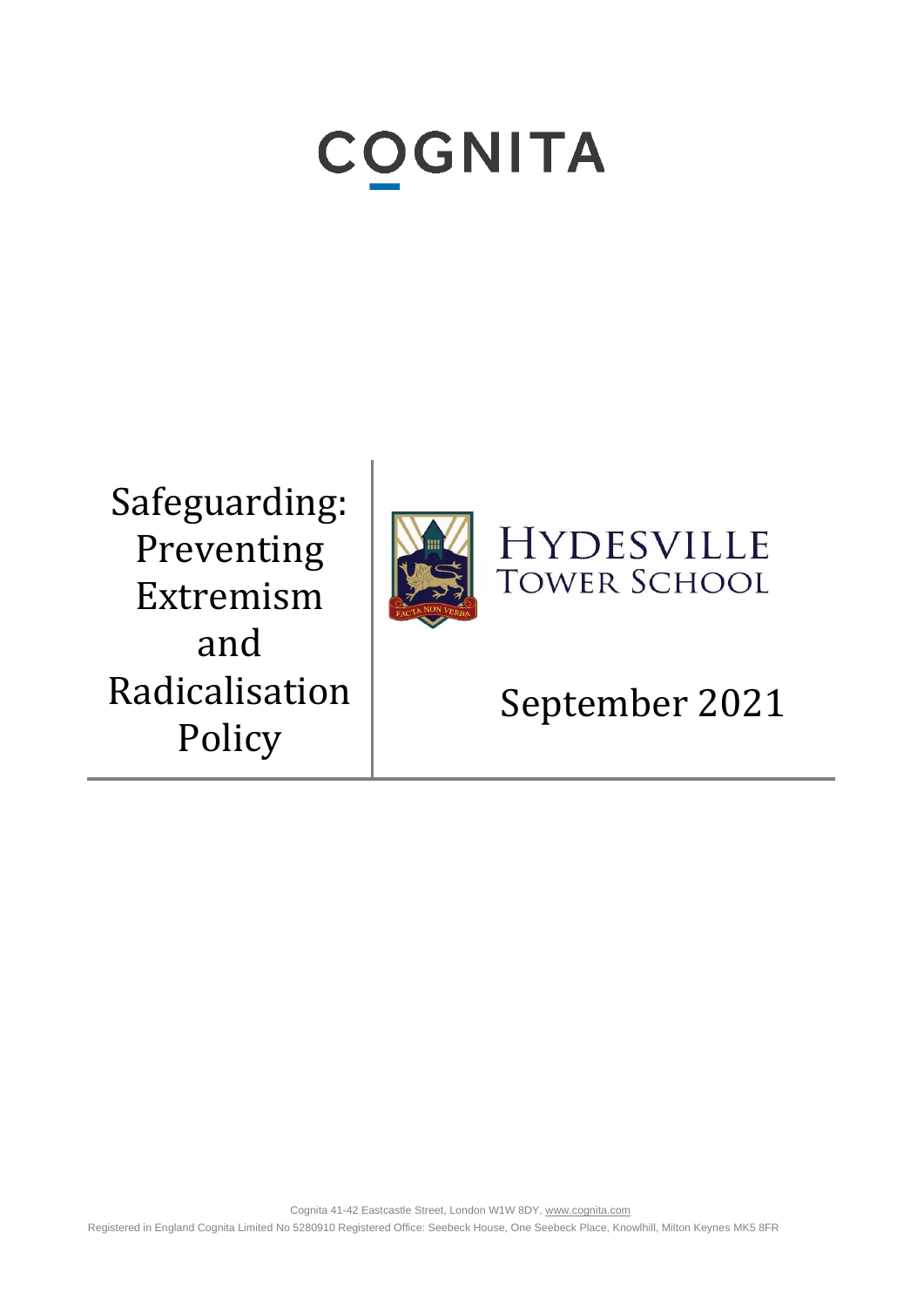| <b>Contact names</b>                 |                                               |
|--------------------------------------|-----------------------------------------------|
| Designated Safeguarding Lead         | Manjit Chand                                  |
| (DSL)                                |                                               |
| Deputy Designated Safeguarding Lead  | Lauren Jenkins                                |
| (Deputy DSL)                         |                                               |
| Prevent Lead and SPoC                | Sam Smith                                     |
| Any other staff trained to DSL level | Warren Honey, Antonia Odunjo, Njah Khan, Nina |
|                                      | Kaur-Hamilton                                 |
| Early Years DSL                      | Sam Smith                                     |
| Early Years Deputy DSL               | Laura Willis                                  |
| Head                                 | <b>Warren Honey</b>                           |
| Cognita Director of Education        | Nicola Lambros                                |

### **Local Authority (LA) contacts**

| Walsall                                |                                         |
|----------------------------------------|-----------------------------------------|
| Our school follows the safeguarding    | <b>Walsall Children's Services</b>      |
| protocols and procedures of our        | www.wlscb.org.uk                        |
| <b>Safeguarding Partners</b>           |                                         |
|                                        |                                         |
| The Designated Officer for child       | Tina Cooper 07432 422205                |
| protection (LADO)                      | lado@walsall.gov.uk                     |
|                                        |                                         |
| Local authority children's social care | <b>MASH</b>                             |
| referral team(s)                       | 01922 658170                            |
|                                        |                                         |
| <b>Prevent Coordinator</b>             | Niall Markham<br>01922 654499           |
| <b>Education Officer for Prevent</b>   | David Chadwick<br>01922 652726          |
|                                        |                                         |
| Local authority's out of hours contact | 0300 555 2922                           |
| numbers                                |                                         |
|                                        |                                         |
|                                        |                                         |
| <b>Sandwell</b>                        |                                         |
| Our school follows the safeguarding    | Sandwell Safeguarding Children's Board  |
| protocols and procedures of our        | www.sandwelllscb.org.uk                 |
| <b>Safeguarding Partners</b>           |                                         |
|                                        |                                         |
| The Designated Officer for child       | 0121 544 6033                           |
| protection                             |                                         |
| Local authority children's social care | <b>MASH</b>                             |
| referral team(s)                       | 0121 569 8453                           |
|                                        |                                         |
| Local authority Prevent Lead           | Sarfraz Khan-                           |
|                                        | Sarfraz_Khan@sandwellchildrenstrust.org |
|                                        |                                         |
| Local authority's out of hours contact | 0121 569 3100                           |
| numbers                                |                                         |
| <b>Dudley</b>                          |                                         |
| Our school follows the safeguarding    | <b>Dudley Safeguarding</b>              |
| protocols and procedures of our        | www.safeguarding.dudley.gov.uk          |
| <b>Safeguarding Partners</b>           |                                         |
|                                        |                                         |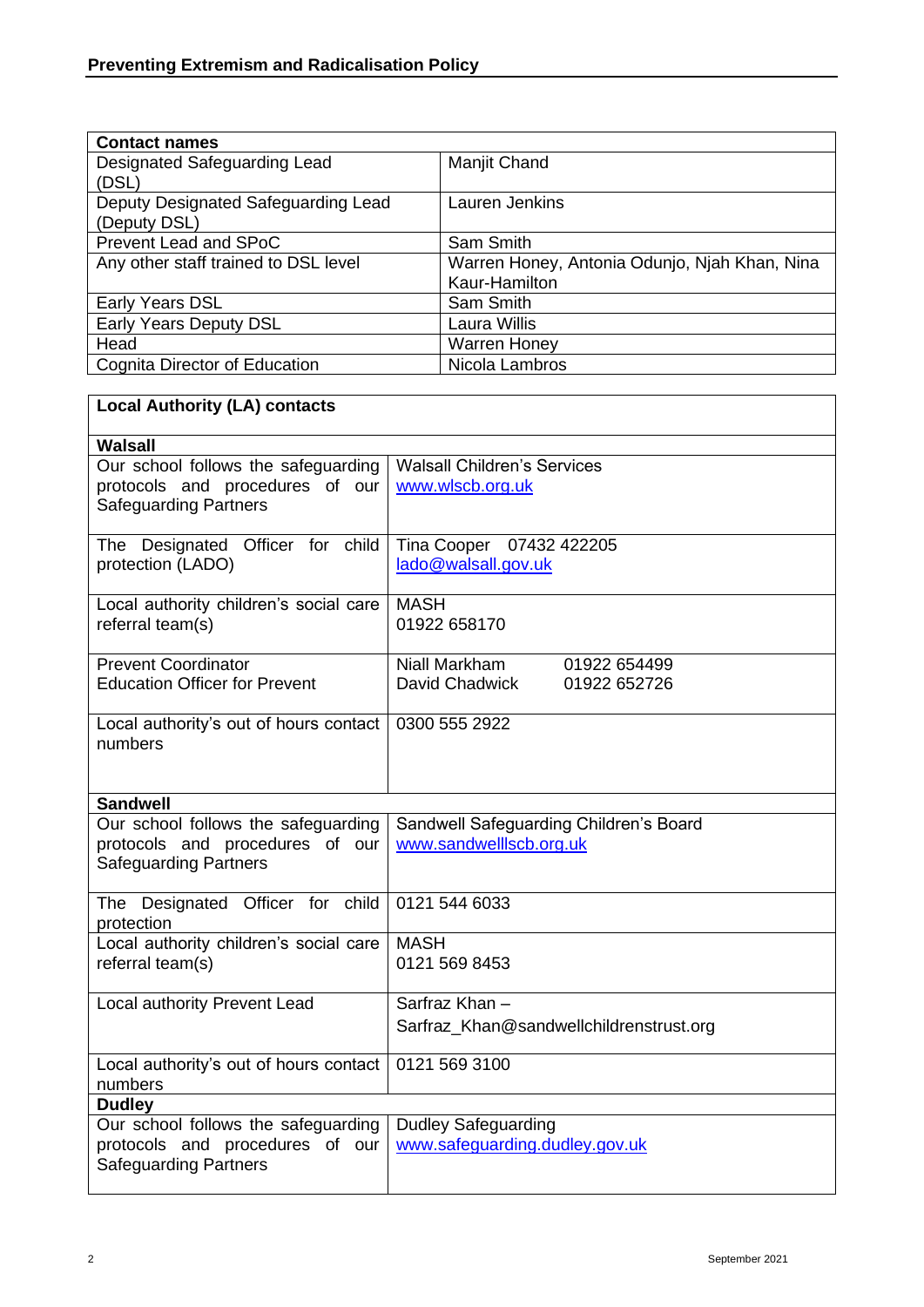| The Designated Officer for child                                                | <b>Independent Reviewing Officers</b>                                                              |  |
|---------------------------------------------------------------------------------|----------------------------------------------------------------------------------------------------|--|
| protection                                                                      | 01384 813061                                                                                       |  |
| <b>MASH Teams:</b>                                                              |                                                                                                    |  |
| <b>Brierley Hill</b>                                                            | 01384 813000                                                                                       |  |
| Dudley                                                                          | 01384 813200                                                                                       |  |
| Halesowen                                                                       | 01384 815902                                                                                       |  |
| Local authority Prevent Coordinator                                             | John Hodt                                                                                          |  |
|                                                                                 |                                                                                                    |  |
|                                                                                 | 01384 814736                                                                                       |  |
| Local authority's out of hours contact                                          | 0300 555 8574                                                                                      |  |
| numbers                                                                         |                                                                                                    |  |
|                                                                                 |                                                                                                    |  |
| Wolverhampton                                                                   |                                                                                                    |  |
| Our school follows the safeguarding                                             | Wolverhampton Safeguarding Children's Board                                                        |  |
| protocols and procedures of our                                                 | www.wolvesscb.org.uk                                                                               |  |
| <b>Safeguarding Partners</b>                                                    |                                                                                                    |  |
| The Designated Officer for child                                                | 01902 550477                                                                                       |  |
| protection                                                                      |                                                                                                    |  |
| <b>MASH Teams:</b>                                                              |                                                                                                    |  |
| East Park and Bilston North                                                     | 01902 558794                                                                                       |  |
| <b>Bilston East and Ettingshall</b>                                             | 01902 558794                                                                                       |  |
| Blakenhall, Spring Vale, and All                                                | 01902 550670                                                                                       |  |
| <b>Saints</b>                                                                   | 01902 557935                                                                                       |  |
| <b>Penn and Warstones</b>                                                       | 01902 550609                                                                                       |  |
| Tettenhall, Whitemore Reans and                                                 |                                                                                                    |  |
| <b>Dunstall</b>                                                                 | 01902 556010                                                                                       |  |
| Bushbury, Oxley and Pendeford                                                   | 01902 555927                                                                                       |  |
| Low Hill and Scotlands                                                          | 01902555987                                                                                        |  |
| Wednesfield, Heathfield Park and                                                |                                                                                                    |  |
| <b>Ashmore Park</b>                                                             |                                                                                                    |  |
| Local authority Prevent and Cohesion                                            | Deborah Smith 01902-551214                                                                         |  |
| Officer                                                                         | deborah.smith@wolverhampton.gov.uk                                                                 |  |
|                                                                                 |                                                                                                    |  |
| Local authority's out of hours contact                                          | 01902 552999                                                                                       |  |
| numbers                                                                         |                                                                                                    |  |
|                                                                                 |                                                                                                    |  |
|                                                                                 |                                                                                                    |  |
|                                                                                 |                                                                                                    |  |
| <b>Birmingham</b>                                                               |                                                                                                    |  |
| Our school follows the safeguarding                                             | Birmingham Safeguarding Children's Board                                                           |  |
| protocols and procedures of our                                                 | www.lscbbirmingham.org.uk                                                                          |  |
| <b>Safeguarding Partners</b>                                                    |                                                                                                    |  |
|                                                                                 | 0121 675 1669                                                                                      |  |
| The Designated Officer for child                                                |                                                                                                    |  |
| protection                                                                      |                                                                                                    |  |
| Local authority children's social care                                          | <b>MASH</b>                                                                                        |  |
| referral team(s)                                                                | 0121 303 1888                                                                                      |  |
|                                                                                 |                                                                                                    |  |
| Local authority Prevent Manager                                                 | Waqar Ahmed - Prevent Manager                                                                      |  |
|                                                                                 | 0121 303 7682 / 07557 203290,                                                                      |  |
|                                                                                 | waqar.ahmed@birmingham.gov.uk                                                                      |  |
| Local authority's out of hours contact                                          | 0121 675 4806                                                                                      |  |
| numbers                                                                         |                                                                                                    |  |
|                                                                                 |                                                                                                    |  |
|                                                                                 | Where there is a risk of immediate serious harm to a child a referral should be made to children's |  |
| social care immediately by the DSL. If a child is in immediate danger ring 999. |                                                                                                    |  |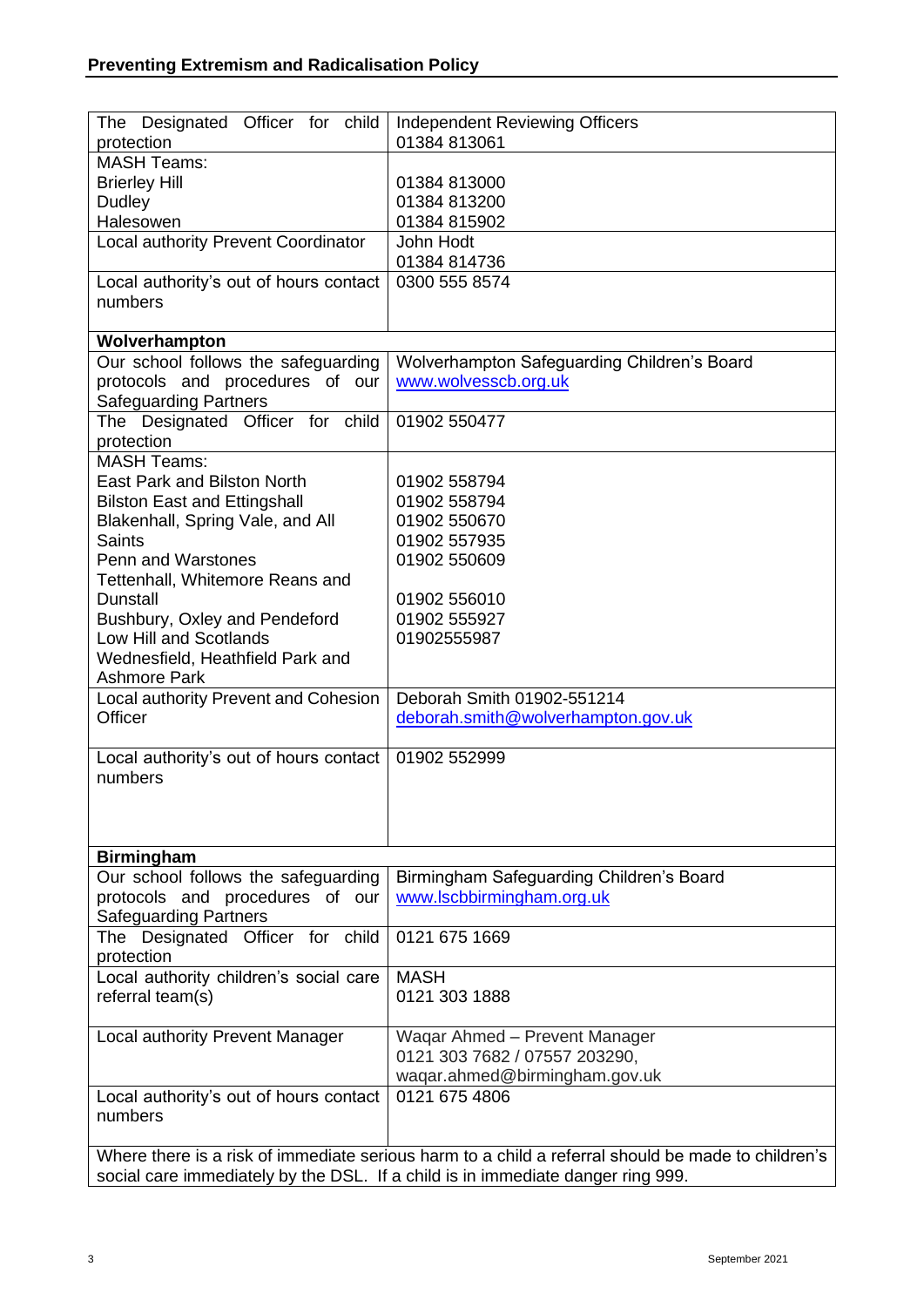| Emergency<br>Police<br>nca. | 999                       |
|-----------------------------|---------------------------|
| Police non-emergency<br>nca | <b>5000</b><br>UC.<br>ט⊤י |

| <b>National contacts</b>              |                                                      |
|---------------------------------------|------------------------------------------------------|
| NSPCC 24/7 Helpline/textline          | Tel: 0808 800 5000/88858                             |
|                                       | Email: help@nspcc.org.uk                             |
| <b>DfE Prevent Helpline</b>           | Tel: 020 7340 7264 (non-emergency)                   |
| for schools & parents                 | Email: Counter.extremism@education.gsi.gov.uk        |
| The Lucy Faithfull Foundation (LFF)   | Tel: 0800 1000 900                                   |
|                                       | Email: help@stopitnow.org.uk                         |
|                                       | www.parentsprotect.co.uk                             |
| <b>National Bullying Helpline</b>     | Tel: 0845 22 55 787                                  |
|                                       |                                                      |
| <b>West Midlands County Terrorism</b> | DC Mat Langowski-Gadd 1007                           |
| Unit                                  | Office - 101 ext 8713036                             |
|                                       | Mobile - 07880 482779                                |
|                                       | Email – matthew.langowskigadd@westmidlands.police.uk |
|                                       |                                                      |

See Safeguarding and Child Protection Policy and Procedure for further sources of support and advice.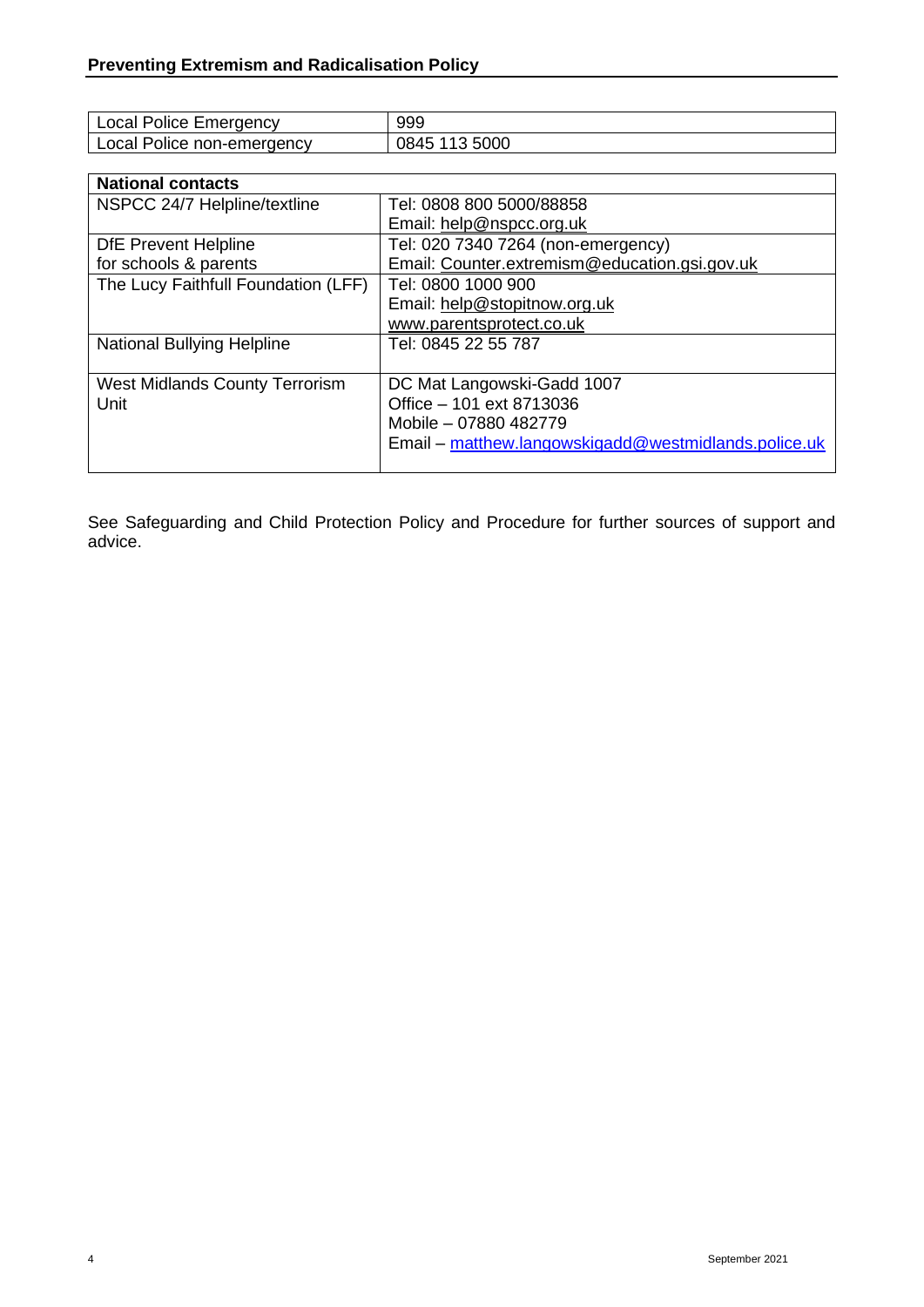#### **1 Purpose**

- 1.1 This Preventing Extremism and Radicalisation Policy is part of our commitment to keeping children safe. Since the Education and Inspections Act 2006, schools have a duty to promote community cohesion. Over the last few years, global events have led to a growth of extremist viewpoints, including advocacy of violent extremism.
- 1.2 Schools have an important part to play in both educating children and young people about extremism and recognising when pupils start to become radicalised. From 1 July 2015, schools became subject to a duty under section 26 of the Counter-Terrorism and Security Act 2015 ("CTSA 2015") in exercising their functions, "…to have due regard to the need to prevent people from being drawn into terrorism".
- 1.3 Safeguarding children from all risks of harm, including those children in the EYFS, is an important part of a school's work and protecting them from extremism is one aspect of that. The duty to prevent children and young people being radicalised is set out in the following documents:
	- Counter Terrorism & Security Act (2015, as amended)
	- Keeping Children Safe in Education (September 2021, as amended)
	- Working Together to Safeguard Children (2020, as amended)
	- Prevent Duty Guidance: for England and Wales (March 2015) Revised July 2015 and (as amended)
	- The Prevent Duty: Departmental advice for schools and childminders (June 2015, as amended)
	- The Use of Social Media for on-line radicalisation (July 2015, as amended)
- 1.4 Non-statutory guidance
	- Promoting fundamental British values as part of SMSC in schools: Departmental advice for maintained schools (DfE 2014, as amended)
	- **■** Improving the spiritual, moral, social and cultural (SMSC) development of pupils: supplementary information (DfE 2014, as amended)
	- How Social Media is used to encourage travel to Syria and Iraq (Home Office)

#### **2 Ethos**

2.1 We ensure that through our school vision, aims, rules, diverse curriculum and teaching, we promote tolerance and respect for all cultures, faiths and lifestyles. The Cognita Director for Education, on behalf of the proprietor, ensures that this ethos is reflected and implemented effectively in school policy and practice and that there are effective risk assessments in place to safeguard and promote pupils' welfare.

#### **3 Risk Assessment**

3.1 After taking advice from the Local Authority Prevent Officer, we assess the risk of radicalisation to be substantial which means an attack is 'likely'.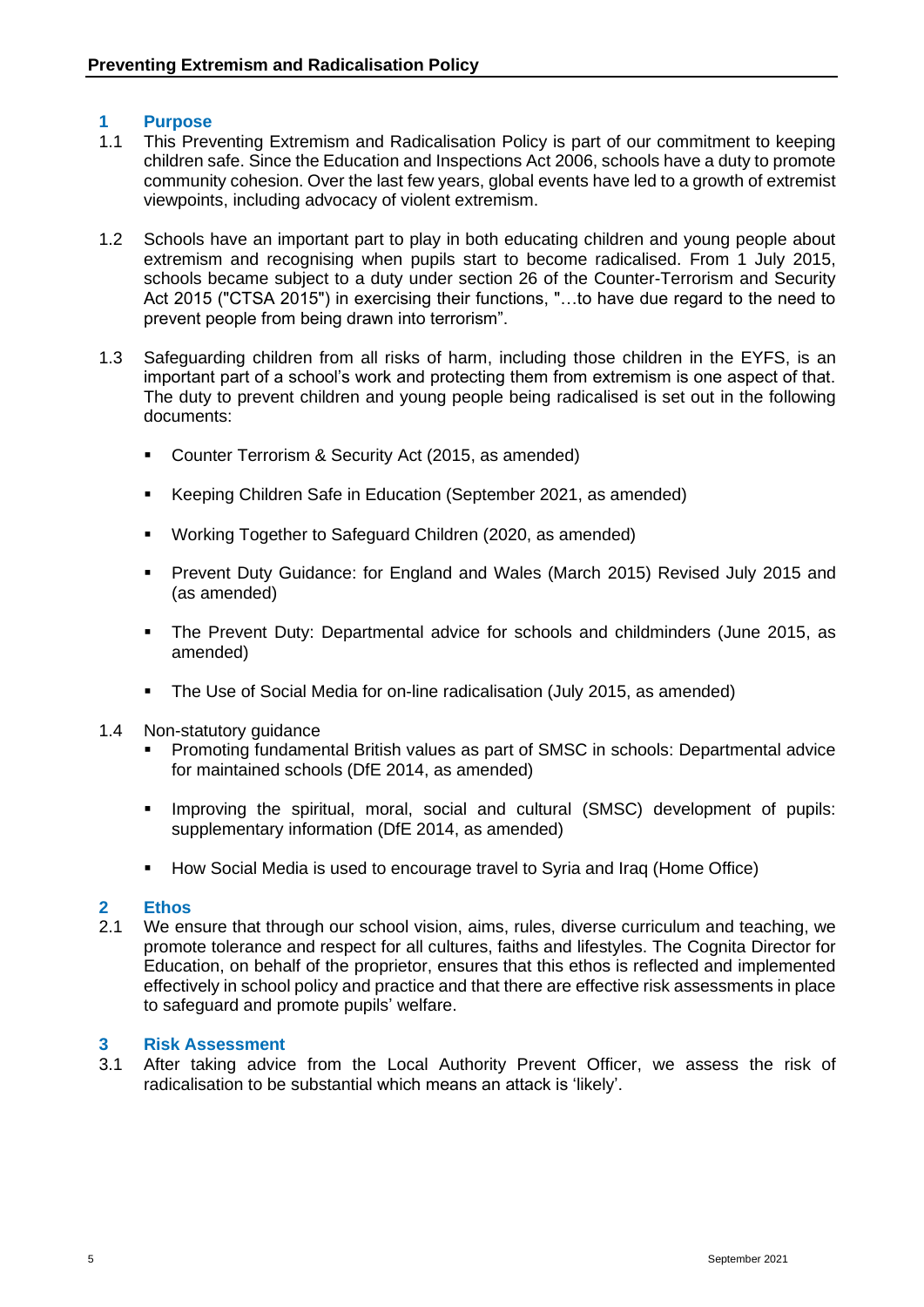3.2 We will carry out an annual risk assessment which will identify the risk of pupils being drawn into terrorism or extremism. This risk assessment will look at the general risks affecting children and young people in the local area and the specific risks which may affect groups or individuals within the school, and it will propose measures to mitigate and manage these risks.

#### **4 Responsibilities and Training**

- 4.1 The Cognita Director of Education, on behalf of the proprietor, will liaise with the Head and the Designated Safeguarding Lead (DSL) on matters relating to the Prevent duty and will monitor and evaluate the school's compliance with this duty, primarily by way of updates from the DSL. The proprietor will conduct an annual review of safeguarding, which includes the school's compliance with its Prevent Duty.
- 4.2 The proprietor will:
	- Ensure that this policy is understood and effectively implemented by staff throughout the school;
	- **Ensure that the DSL undergoes appropriate Prevent duty training which is refreshed at** least every two years; and
	- Ensure that the school's Prevent policies and procedures and general safeguarding arrangements take into account the policies and procedures of their Safeguarding Partners.
- 4.3 The Prevent Lead will:
	- Be the single point of contact to oversee and coordinate the school's implementation of the Prevent duty;
	- Undertake prevent awareness training, such as the on-line general awareness training module on Channel - WRAP (Workshop to Raise Awareness of Prevent);
	- Undertake higher level training in the Safeguarding Partner's Prevent strategy to be able to assess the risk of children being drawn into terrorism, including being drawn into support for the extremist ideas that are part of terrorist ideology;
	- Provide Prevent duty training to all staff so that they (a) understand the general risks affecting pupils at the school; (b) are able to identify individual children who might be at risk of radicalisation; and (c) know what to do to support these children;
	- Provide advice and support to other members of staff on protecting pupils from the risk of radicalisation;
	- Liaise with the Cognita Director of Education and local partners, including the police and the Safeguarding Partners, to establish what advice and support they can provide and to seek guidance on the general levels of risk within the local area;
	- Have responsibility for ensuring that any visiting speakers, whether invited by staff or pupils, are suitable and are appropriately supervised (see below);
	- Receive safeguarding concerns about children and young people who may be vulnerable;
	- Work in partnership with the Safeguarding Partners on all matters covered by this policy and the School will follow any locally agreed procedures which are set out by the Safeguarding Partners.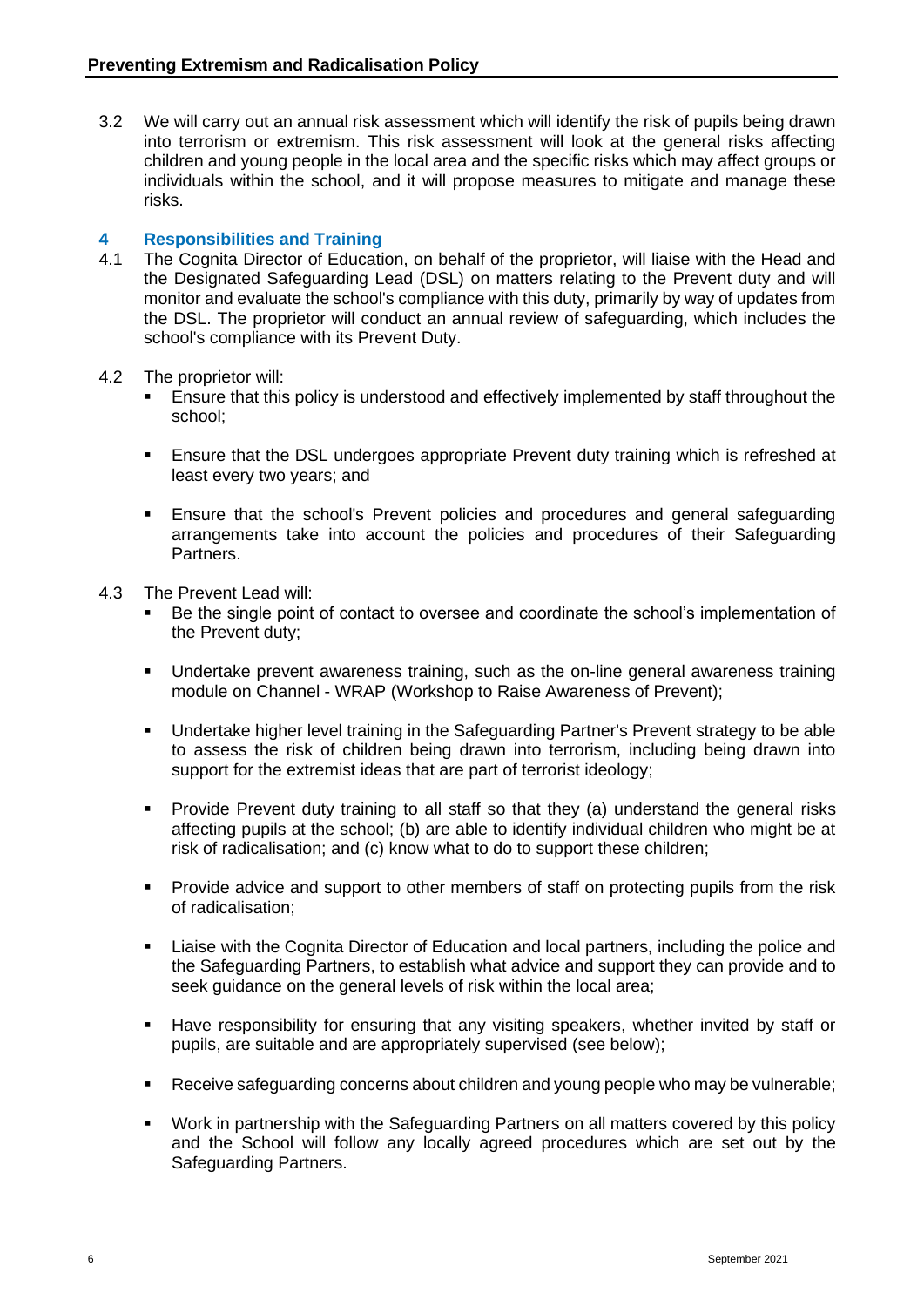- Report concerns to the Cognita Director for Education.
- 4.4 All staff will:
	- Undergo regular Prevent Duty training (including Channel online awareness training and additional training provided by the school in conjunction with the local authority) so that staff have the knowledge and confidence to be able to (a) understand the general risks of radicalisation affecting pupils at the School; (b) identify individual children who might be at risk of radicalisation (see Paragraph 8 below) and spot signs of extremism (see paragraph 9 below); (c) challenge extremist views; and (d) provide appropriate advice to children who are at risk of radicalisation.
	- Be alert to changes in children's behaviour which could indicate that they may be in need of help or protection.
	- Use their professional judgement in identifying children who might be at risk of radicalisation and act proportionately.

#### **5 Referral Process**

- 5.1 All staff and visitors to the school must refer all concerns about children and young people who show signs of vulnerability to radicalisation to the Designated Safeguarding Lead (DSL) or, in their absence, to the Deputy Safeguarding Lead (Deputy DSL). For further details about safeguarding referrals, please see the school's Safeguarding and Child Protection Policy and Procedures, which can be found on the school website.
- 5.2 If the DSL becomes aware of a concern relating to the radicalisation of a pupil, he or she will discuss this with the Head, the Prevent Lead and the Safeguarding Partners so that appropriate actions can be taken to safeguard the pupil and appropriate referrals, including to the Channel programme, can be made.

#### **6 Curriculum**

- 6.1 We are committed to ensuring that our pupils are offered a broad and balanced curriculum that aims to prepare them for life in modern Britain. We encourage our pupils to be inquisitive learners who are open to new experiences and are tolerant of others.
- 6.2 Our values support the development of the whole child as a reflective learner within a calm, caring, happy and purposeful atmosphere. Teaching the school's core values alongside the fundamental British values supports quality teaching and learning, whilst making a positive contribution to the development of a fair, just and civil society.
- 6.3 We aim to provide a safe space in which pupils can understand the risks associated with terrorism and develop the knowledge, skills and confidence to be able to challenge extremist views. We will include opportunities in the curriculum for pupils to build resilience to pressure and to develop the skills they need to recognise and stay safe from abuse and radicalisation. In particular:
	- PSHE lessons will be used along with tutor periods/form periods to teach pupils to understand and manage risks associated with terrorism and radicalisation, resist pressure, make safer choices and seek help if necessary.
	- By promoting British values such as tolerance and respect as indicated above.
- 6.4 Through citizenship, religious education and other relevant subject syllabus with focus on democracy, diversity, mutual respect and managing debates around contentious issues.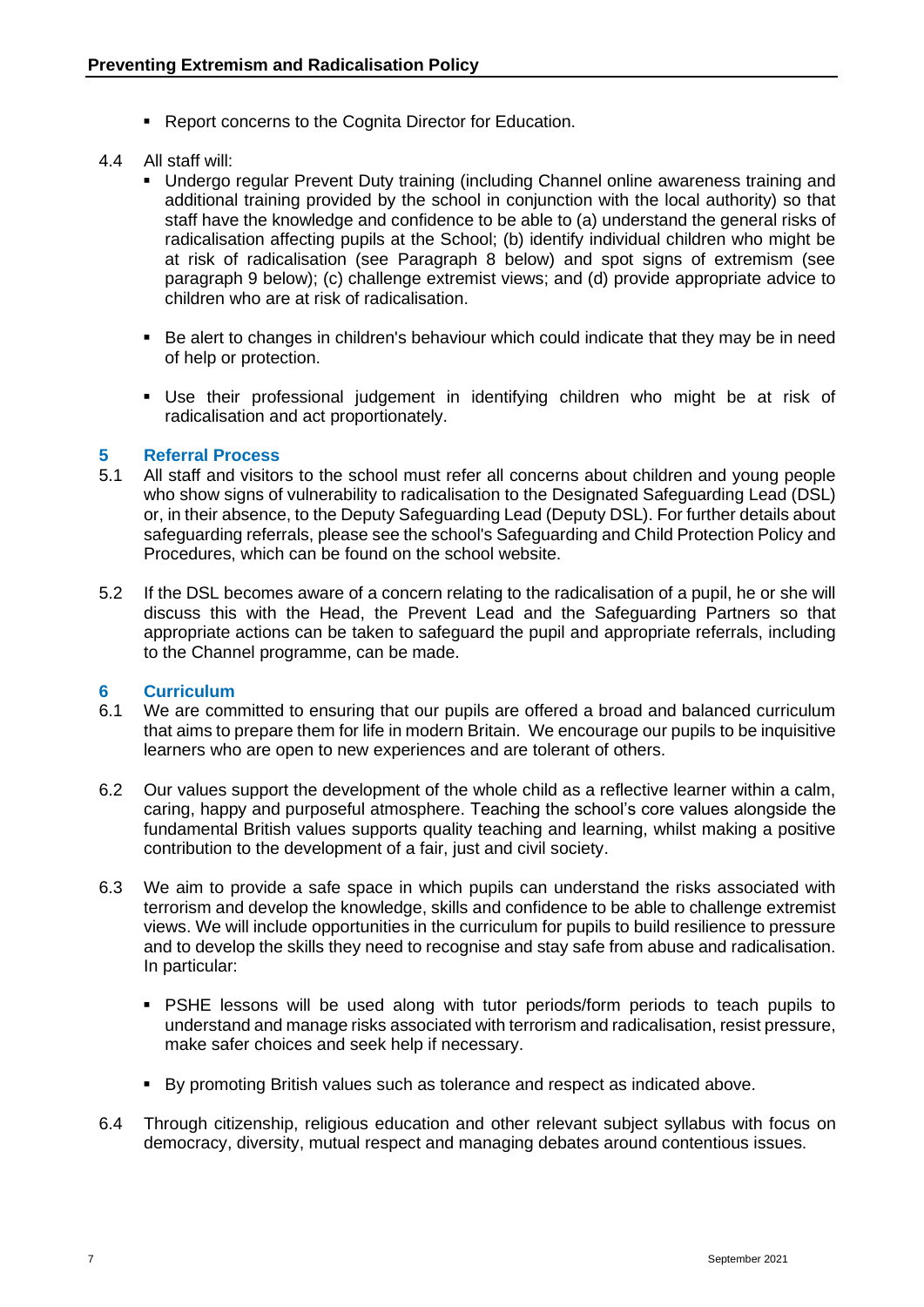#### **7 Digital Safety**

- 7.1 The internet provides children and young people with access to a wide-range of content, some of which is harmful. Extremists use the internet, including social media, to share their messages. The filtering systems used in our school block inappropriate content, including extremist content.
- 7.2 Pupils will be taught how to stay safe online, both in school and outside school. They will be taught to understand the risks posed by adults or young people who use the internet and social media to groom, abuse or radicalise other people, especially children, young people and vulnerable adults.
- 7.3 Web filtering is active in every school which includes preventing access to the following:

#### For staff and pupils

- Sites that offer information about or promote or are sponsored by groups advocating antigovernment beliefs or action.
- Sites that condone intolerance towards any individual or group.

#### For pupils

- Sites of web communities that provide users with means for expression and interaction.
- Messaging and social media sites.
- 7.4 Further information about categories of blocked sites can be given by the Cognita IT team and staff are directed towards the school Digital Safety Policy for further detail.

#### **8 Visitors and Visiting Speakers**

8.1 The DSL has responsibility for ensuring that all visitors and visiting speakers, whether invited by staff or pupils, are suitable and appropriately supervised. Where appropriate, the DSL will make enquiries of the agency/person who introduced the individual to the school and/or will conduct an internet search against the individual's name. It is school policy that visitors will always be supervised when working with pupils. Checks on visiting speakers should be recorded on the SCR when required by our safer recruitment guidance.

#### **9 Signs of Vulnerability**

- 9.1 There are no known definitive indicators that a young person is vulnerable to radicalisation, but there are a number of signs that together increase the risk. Signs of vulnerability include:
	- **■** underachievement;
	- being in possession of extremist literature;
	- poverty;
	- social exclusion:
	- traumatic events;
	- **■** global or national events:
	- **·** religious conversion:
	- **•** change in behaviour;
	- extremist influences;
	- conflict with family over lifestyle;
	- confused identity:
	- victim or witness to race or hate crimes; and
	- rejection by peers, family, social groups or faith.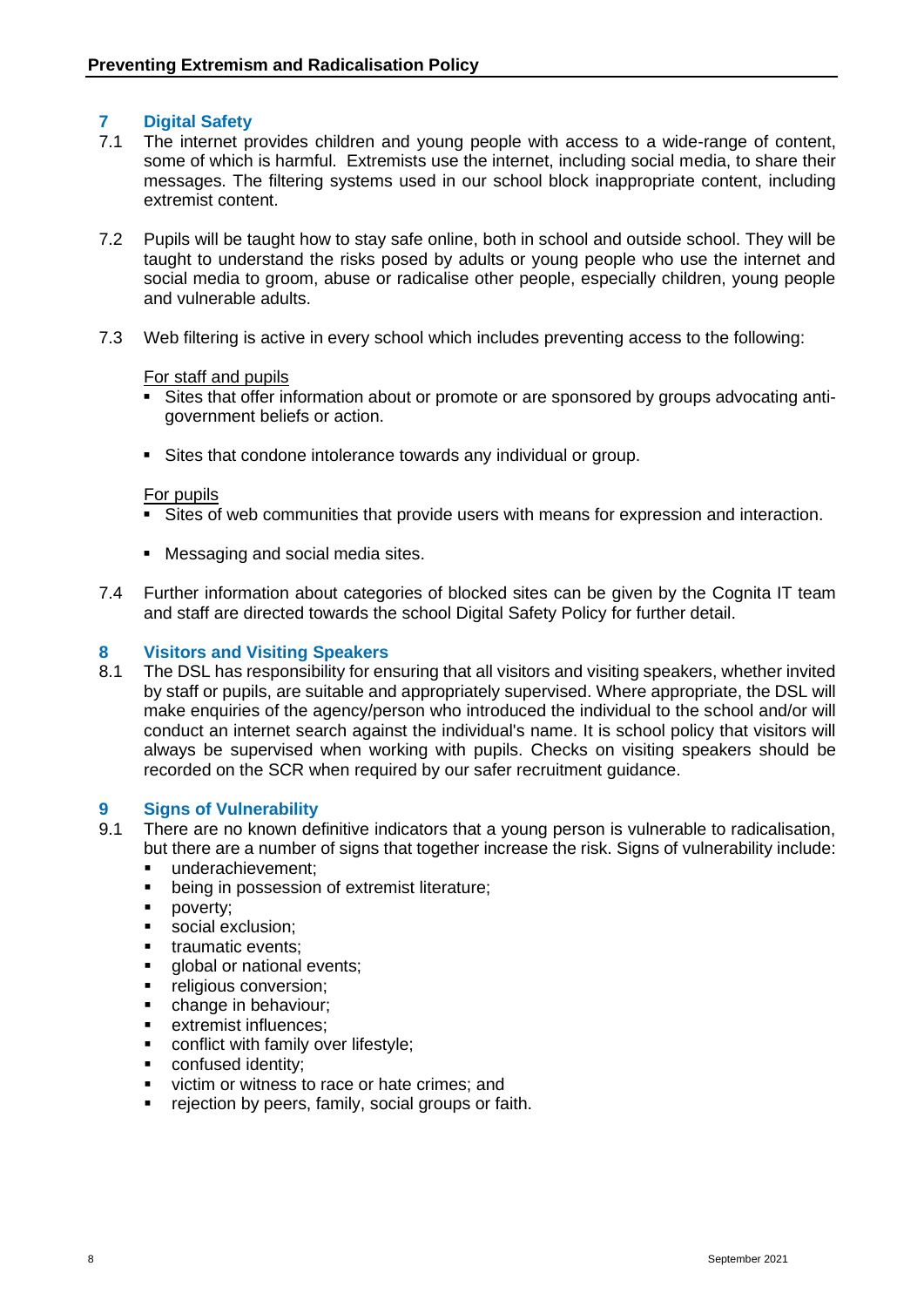#### **10 Recognising Extremism**

- 10.1 A part of our wider safeguarding responsibilities to identify signs of abuse, we will be alert to early indicators of radicalisation or extremism which may include:
	- **•** showing sympathy for extremist causes
	- glorifying violence, especially to other faiths or cultures;
	- making remarks or comments about being at extremist events or rallies outside school;
	- evidence of possession of illegal or extremist literature;
	- advocating messages similar to illegal organisations or other extremist groups;
	- out of character changes in dress, behaviour and peer relationships (but there are also very powerful narratives, programmes and networks that young people can come across online so involvement with particular groups may not be apparent);
	- **•** secretive behaviour:
	- online searches or sharing extremist messages or social profiles;
	- **EXEDERED FEE INTERED FEE INTERED FEE INTER** including faith, culture, gender, race or sexuality;
	- graffiti, art work or writing that displays extremist themes;
	- attempts to impose extremist views or practices on others;
	- verbalising anti-Western or anti-British views; and
	- advocating violence towards others.

#### **11 Channel**

- 11.1 Channel is a programme which focuses on providing support at an early stage to people who are identified as being vulnerable to being drawn into terrorism. It provides a mechanism for schools to make referrals if they are concerned that an individual might be vulnerable to radicalisation. An individual's engagement with the programme is entirely voluntary at all stages.
- 11.2 Section 36 of the CTSA 2015 places a duty on local authorities to ensure Channel panels are in place. The panel must be chaired by the local authority and include the police for the relevant local authority area. Following a referral, the panel will assess the extent to which identified individuals are vulnerable to being drawn into terrorism, and, where considered appropriate and necessary consent is obtained, arrange for support to be provided to those individuals.
- 11.3 Section 38 of the CTSA 2015 requires partners of Channel panels (including proprietors of independent schools) to co-operate with the panel in the carrying out of its functions and with the police in providing information about a referred individual.
- 11.4 Guidance issued under section 36 (7) and section 38 (6) of the CTSA 2015 in respect of Channel is available at:<https://www.gov.uk/government/publications/channel-guidance>

#### **12 Monitoring and Review**

- 12.1 This policy will be reviewed by the Head, the Prevent Lead and the DSL annually.
- 12.2 The effectiveness and implementation of this policy will be monitored by the Proprietor's Safeguarding Auditor, who will carry out an annual review for this purpose.
- 12.3 Where staff, pupils or visitors find unblocked extremist content they must report it to the DSL, who will in turn discuss it with the Head. We are aware that children and young people have access to unfiltered internet when using their mobile phones and staff are alert to the need for vigilance when pupils are using their phones.